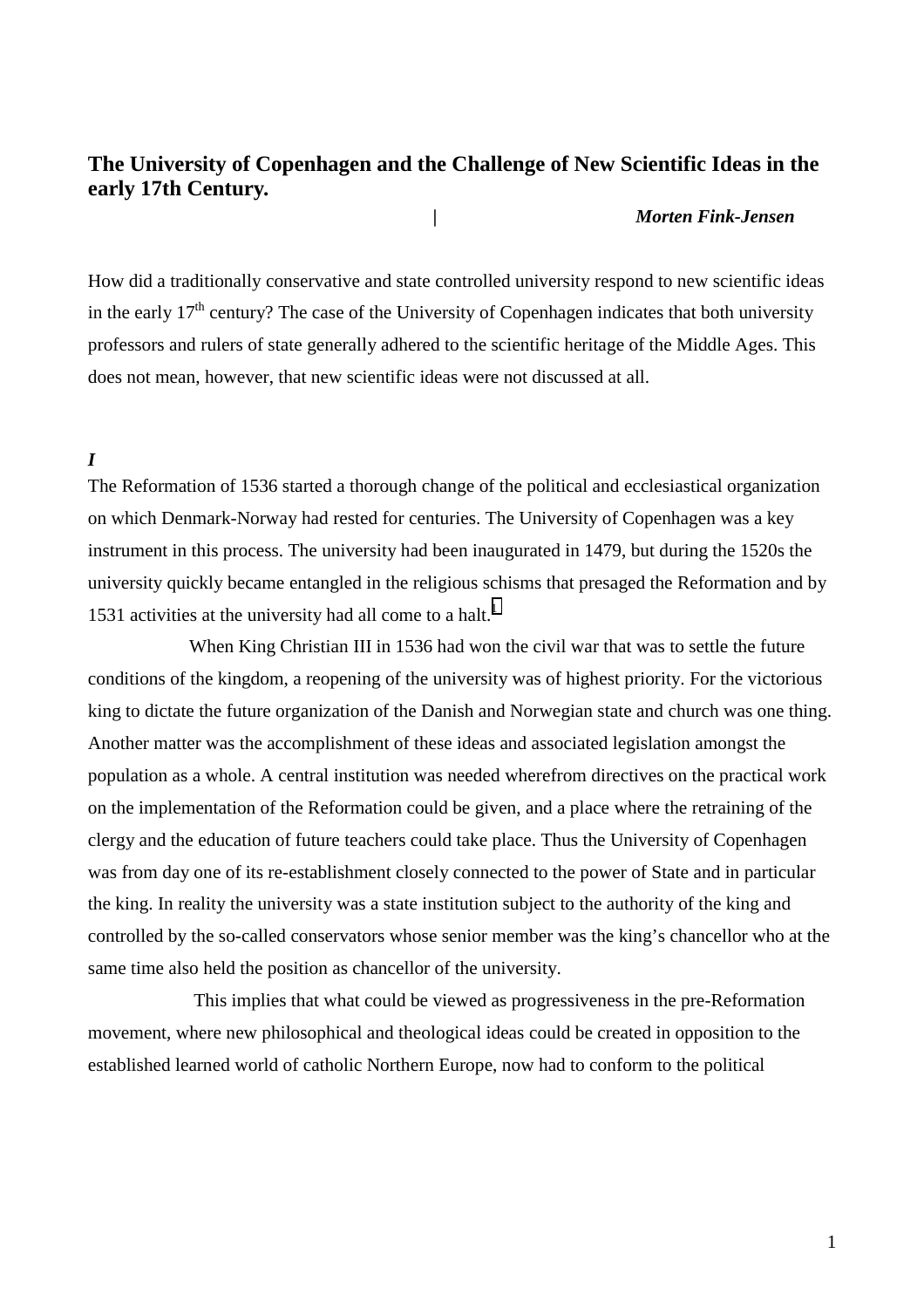necessity. The university was chosen to be a stronghold for the new structure of the Danish and Norwegian society and inevitably soon developed a conservative nature. Of course one might view the part played by the university in the ongoing transformation of the society after the Reformation as an expression of a progressive or even revolutionary attitude, but this was only orientated towards the consolidation of the Lutheran princely state and did not apply to scientific of philosophical ideas as such.

The well-known fact that philosophy was regarded as the handmaid of theology applied also to the University of Copenhagen during the  $16<sup>th</sup>$  and  $17<sup>th</sup>$  centuries. This circumstance was of course affected by the above mentioned strong relationship between university, church and king. But the prime objective of carrying through the Reformation also influenced the work of the three other faculties of law, medicine and philosophy. As elsewhere in Lutheran Northern Europe theology at the University of Copenhagen was a study of the absolute, Evangelical truth. A truth that was the foundation of not only the very existence of the world but also the foundation on which the power of the state rested. It was therefore an unavoidable demand that this truth should remain unshaken. The teaching of theology aimed at equipping the coming parish priests with the the right groundwork by teaching them this truth whilst warning against any diverging opinions. This emphasis on theology marked out the lines of instruction for the university as a whole. The instrument of foundation of 1539 specifically stated that it was the aim of all four faculties to prevent the Evangelical word from dying out and it was forbidden for students to hold declamations on new doctrines or object to the conventional truths.<sup>2</sup> In line with this view medicine, astronomy, physics and mathematics consisted above all of the dissemination of the known, God-given truths about the constitution of man and nature.

However, these truths were as a general rule explored with zealousness and often sought to be further improved. It would thus be wrong to think of the university, or indeed the society as a whole, as being generally averse to science and the results it could generate. But it was implied that the object of science was to seek further knowledge of God's finished Creation. To think out, or even seeking to verify, new theories about the order of nature was a possibility that neither appealed nor occurred to the majority of the members of the learned world. And whenever

 $\frac{1}{1}$  Martin Schwarz Lausten: Die Universität Kopenhagen und die Reformation. In Leif Grane (ed.): *University and Reformation*, Leiden 1981, pp.99-113. A short history of the University of Copenhagen is provided by Svend Erik Stybe: *Copenhagen University. 500 Years of Science and Scholarship*. Copenhagen 1979.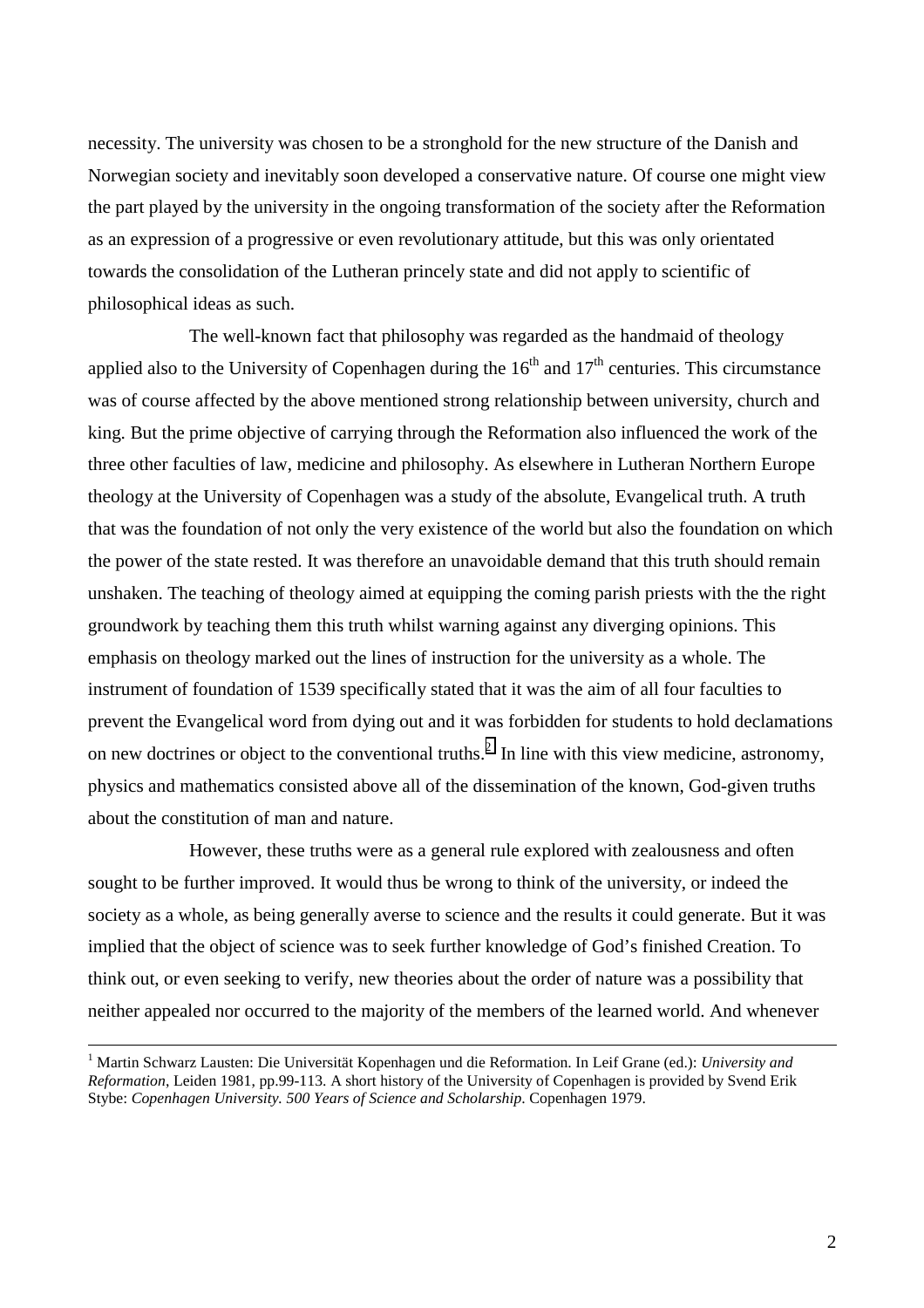someone would try to pursue new ideas, as the examples of Copernicus and Paracelsus show, the publication and spreading of these ideas inevitably met with grave difficulties not the least from the universities. This was also the case at the University of Copenhagen in the  $16<sup>th</sup>$  and well into the  $17<sup>th</sup>$  century.

## *II*

The University of Copenhagen, along with most universities in  $16<sup>th</sup>$  century Europe, apparently showed no inclination towards challenging the traditional views of science. This inertia has often resulted in a condemnation of the early modern universities by historians who have criticized the universities for being too orthodox in their reverence for the inherited science of the Middle Ages, if not for being downright hostile towards science. Yet the  $16<sup>th</sup>$  and, more evidently, the  $17<sup>th</sup>$  centuries witnessed a steady growth in studies of science as a whole. And these studies were carried out with a consistency that resulted in such a large amount of theoretical and practical scientific knowledge that it has become common to use the phrase the Scientific Revolution of that very period. It has been argued that the scientific landmarks of this particular era first and foremost were created by men independent of, or only marginally associated with, the world of the universities. No doubt the foundation of the scientific academies of the  $17<sup>th</sup>$  century and the research of physicians, astronomers and others without any formal attachment to a university played an important or perhaps even decisive role in the creation of modern science. But as shown recently by John Gascoigne and Roy Porter, the part played by the universities in this process was by no means as reactionary as it has been traditionally portrayed.<sup>3</sup> In fact the traditions of the universities gave "important support to the Scientific Revolution in a number of ways" as Gasgoigne puts it.<sup>4</sup> When the Scientific Revolution gathered momentum during the  $17<sup>th</sup>$  century this support was rarely given with verve or as a result of a deliberate policy, but rather by supplying the education of the majority of the scientists involved and providing reseach facilities where further scientific investigations could be undertaken.

 $\frac{1}{2}$  Fundatio et Ordinatio Vniversalis Schole Haffniensis [1539]. Printed in William Norvin: *Københavns Universitet i Reformationens og Orthodoxiens Tidsalder, Vol. II*, Copenhagen 1940, pp. 9-70. The instrument of foundation, largely modelled on Wittenberg, remained in effect until 1732.

<sup>&</sup>lt;sup>3</sup> John Gascoigne: A Reappraisal of the Role of the Universities in the Scientific Revolution. In David C. Lindberg and Robert S. Westman (eds.): *Reappraisals of the Scientific Revolution*, Cambridge 1990, pp. 207-60.; Roy Porter: The Scientific Revolution And Universities. In Hilde De Ridder-Symoens (ed.): *A History of the Universities in Europe, Vol. II, Universities in Early Modern Europe (1500-1800)*, Cambridge 1996, pp.531-62. <sup>4</sup>

 $4$  Gascoigne, opus cit. p. 247.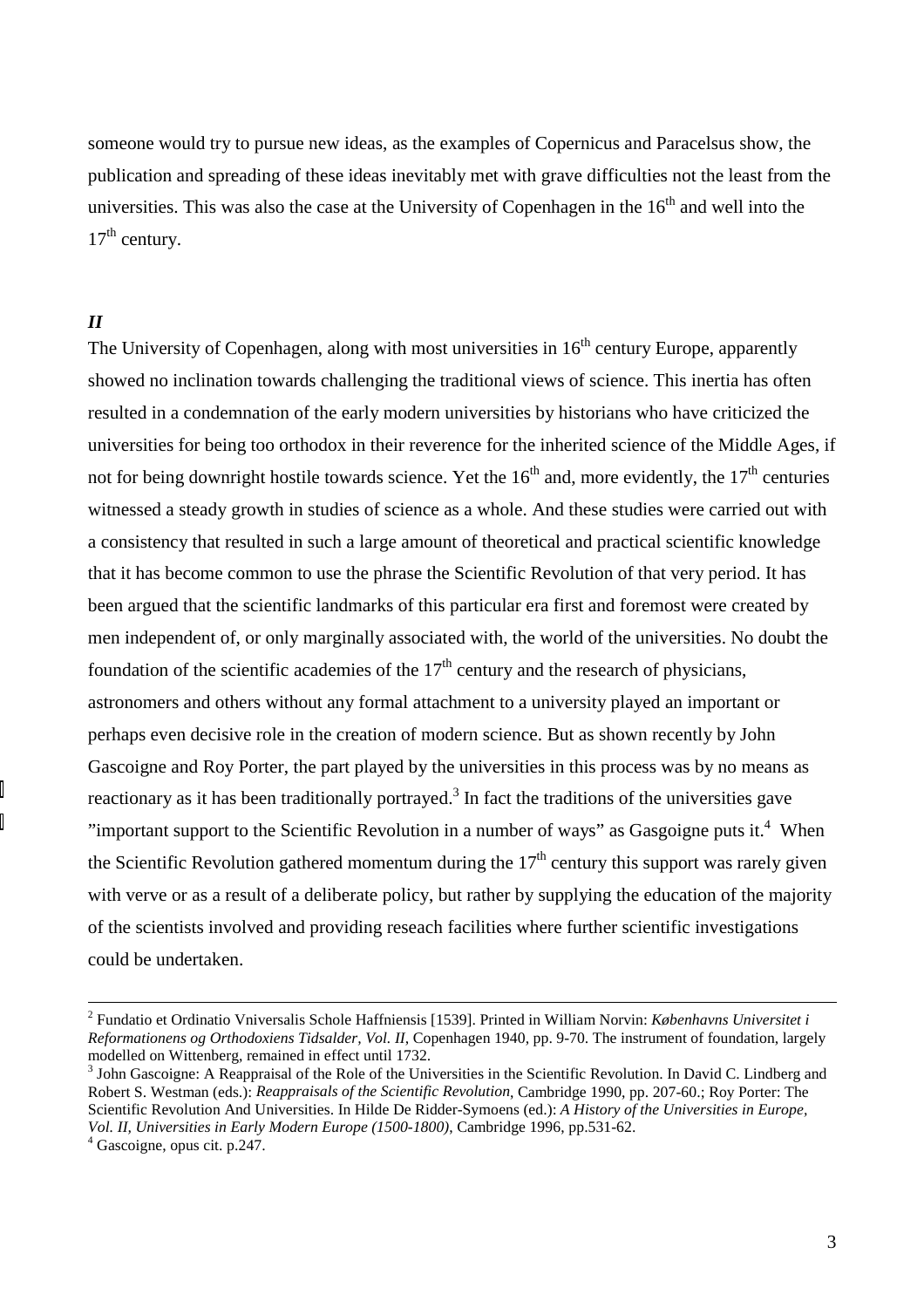#### *III*

The University of Copenhagen does not fit into this description in so far as the initial careful and hesitating approach to scientific research does not appear to have been softened by the early 17<sup>th</sup> century. The professors in Copenhagen were rarely pioneers of science and judging by the few extant curricula from the early  $17<sup>th</sup>$  century, science had not changed much since the 1530s. The teaching still followed the instrument of foundation which pointed to the traditional body of authors from the universities of the Middle Ages. Hence medicine was taught according to Galen and Hippocrates, physics according to Aristotle, and astronomy according to the theories of Ptolemy. In 1603 Hans Poulsen Resen, professor of theology and rector of the university in that year, specifically stated that his teachings were in accordance with what had been laid out *in fundatione*. 5 The absence of new textbooks can not be judged as a result of ignorance or indifference on the part of the professors. As a general rule they were all educatated at leading universities of Europe and quite familiar with scientific discussions of current interest. But this almost never rubbed off on the university when they returned to Copenhagen to take up the vacant chairs that awaited them. As an example the physician and anatomist Caspar Bartholin had studied at length in Padua where he assisted Casserio and wrote an anatomical textbook which won widespread acclaim across Europe. Yet after his return to Copenhagen in 1611 and his subsequent appointment to the chair of medicine, he never performed anatomy at the university, neither did anyone else until the 1640's. As is evident from his medical writings, Bartholin was also heavily influenced by iatrochemistry, but he does not appear to have made any attempt at including it in the syllabus either. The University of Copenhagen had always held paracelsianism and chemistry at a safe distance. Bartholin's actions perhaps echoes the year of 1571 when the university accepted to appoint John Pratensis, who was a paracelsian and close friend of paracelsian textbook author Peter Severinus, to the chair of medicine. But at the same time the Academic Council demanded that he should confine his teaching to the works of Galen and Hippocrates. We do not know whether similar demands were put forward by the Academic Council or other influential parties at the university in the time of Caspar Batrtholin. But it was doubtless understood by all new members of the academic community that they were expected to perform according to the traditions of the university.

<sup>5</sup> The four oldest extant curricula (1603/04, 1612/13, 1618/19 and 1619/20) are printed in H.F. Rørdam:*Kjøbenhavns Universitets Historie fra 1537 til 1621, Vol. IV*, Copenhagen 1874.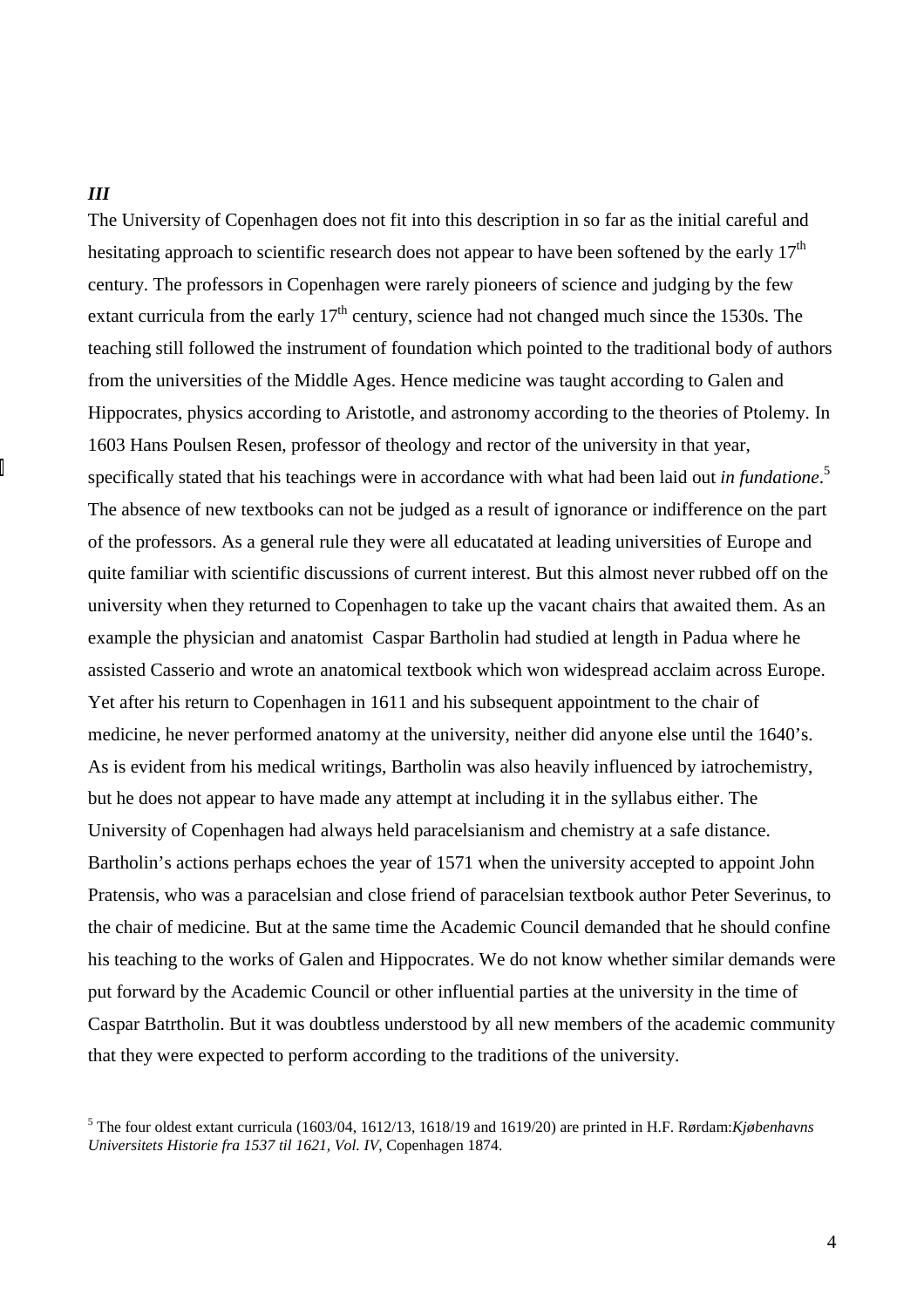But the professors were not all equally hesitating in their approach to new or different scientific ideas. The year 1600 saw the establishment of a botanical garden adjacent to the university and in the field of astronomy the heritage from Tycho Brahe paved the way for a discussion of the planetary systems. Tycho's pupil and subsequent professor of astronomy, Christen Longomontanus, in 1622 published his *Astronomia Danica* which made headway for a compromise between the Tychonian and Copernican theories. A compromise which found its way into the syllabus without, however, being able totally to supersede the celebrated Sacrobosco and other medieval textbooks which prevailed well into the  $17<sup>th</sup>$  century. Even so astronomy provides us with an example of a discussion taking place within the university on an important issue of the day. One might also point to mathematics where decimal fractions and logarithms were introduced not long after their publication by Stevin and Napier respectively.

#### *IV*

On one hand the reaction to the introduction of new scientific ideas and practises in early 17<sup>th</sup> century Copenhagen leaves the impression of a cautious attitude, where any increase in novel views at the university were doubly met with an exposition of the scientific heritage of Antiquity and the Middle Ages. On the other hand this was not the same as a total rejection of new scientific viewpoints. And more importantly it was not a total rejection of the possibilty of discussing competing theories. It might be that new theories were almost invariably shot down in the lecture rooms, but they did after all get a chance, so to speak, to flap their wings before. In relation to the Scientific Revolution this fact is of the greatest importance. Because even if the university rather refuted than propagated new insights within the fields of science, the students would after all receive some basic knowledge of the scientific discoveries challenging the traditional curricula. And even if challenging theories were not discussed in the lecture room, then they were almost certainly discussed in more informal surroundings. Books written by the teaching staff usually debated views held by scientists with opinions deviating from those considered *comme il faut* in Lutheran Copenhagen. It seems very unlikely that these debates should have been confined to the pages of the books and not have found a continuation among their readers. A particularly suited place where these debates could thrive was the guided discussions or teaching of students in the homes of the professors. Here the student lodgers were bound to be introduced to a world of science with more facets than the world usually presented within the official university context.